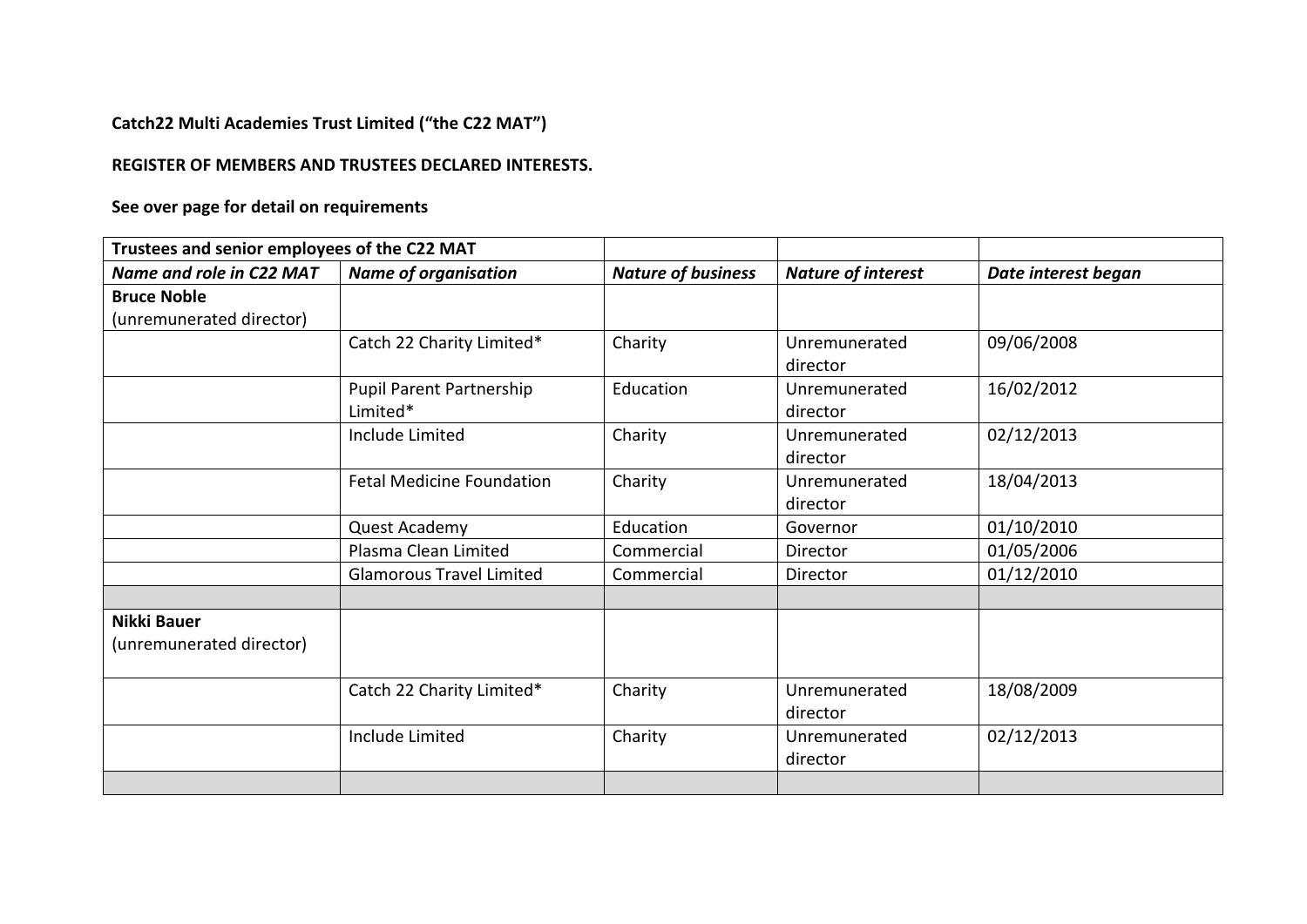| Trustees and senior employees of the C22 MAT |                             |                           |                                |                     |
|----------------------------------------------|-----------------------------|---------------------------|--------------------------------|---------------------|
| Name and role in C22 MAT                     | <b>Name of organisation</b> | <b>Nature of business</b> | <b>Nature of interest</b>      | Date interest began |
| <b>Chris Wright</b>                          |                             |                           |                                |                     |
| (unremunerated director;                     |                             |                           |                                |                     |
| member)                                      |                             |                           |                                |                     |
|                                              | Catch 22 Charity Limited*   | Charity                   | <b>Chief Executive Officer</b> | 01/08/2011          |
|                                              | Pupil Parent Partnership    | Education                 | Unremunerated                  | 16/02/2012          |
|                                              | Limited*                    |                           | director                       |                     |
|                                              | <b>Include Limited</b>      | Charity                   | Unremunerated                  | 02/12/2013          |
|                                              |                             |                           | director                       |                     |
|                                              | Catch22 Social Enterprise   | Charity                   | Unremunerated trustee          | 01/03/2012          |
|                                              | <b>Solutions Limited</b>    |                           |                                |                     |
|                                              |                             |                           |                                |                     |
| <b>Tracy Pepper</b>                          |                             |                           |                                |                     |
| (unremunerated director;                     |                             |                           |                                |                     |
| Chief Executive; Accounting                  |                             |                           |                                |                     |
| Officer; member)                             |                             |                           |                                |                     |
|                                              | Catch 22 Charity Limited*   | Charity                   | Employee                       | 01/09/2012          |
|                                              | Pupil Parent Partnership    | Education                 | Unremunerated                  | 07/11/2012          |
|                                              | Limited*                    |                           | director                       |                     |
|                                              |                             |                           |                                |                     |
| <b>Fran Pollard</b>                          | Catch22 Charity Limited*    | Charity                   | Vice Chair                     |                     |
|                                              |                             |                           |                                |                     |
|                                              | Ashwood Academy             | Education                 | Unremunerated                  | 1/9/2014            |
|                                              |                             |                           | Governor                       |                     |
|                                              |                             |                           |                                |                     |
| <b>Graham Payne</b>                          | Catch22 Charity Limited     | Charity                   | Employee                       | 15/4/2013           |
| <b>Executive Headteacher</b>                 |                             |                           | Unremunerated                  |                     |
|                                              |                             |                           | Member of MAT Board            | 1/9/2014            |
|                                              |                             |                           |                                |                     |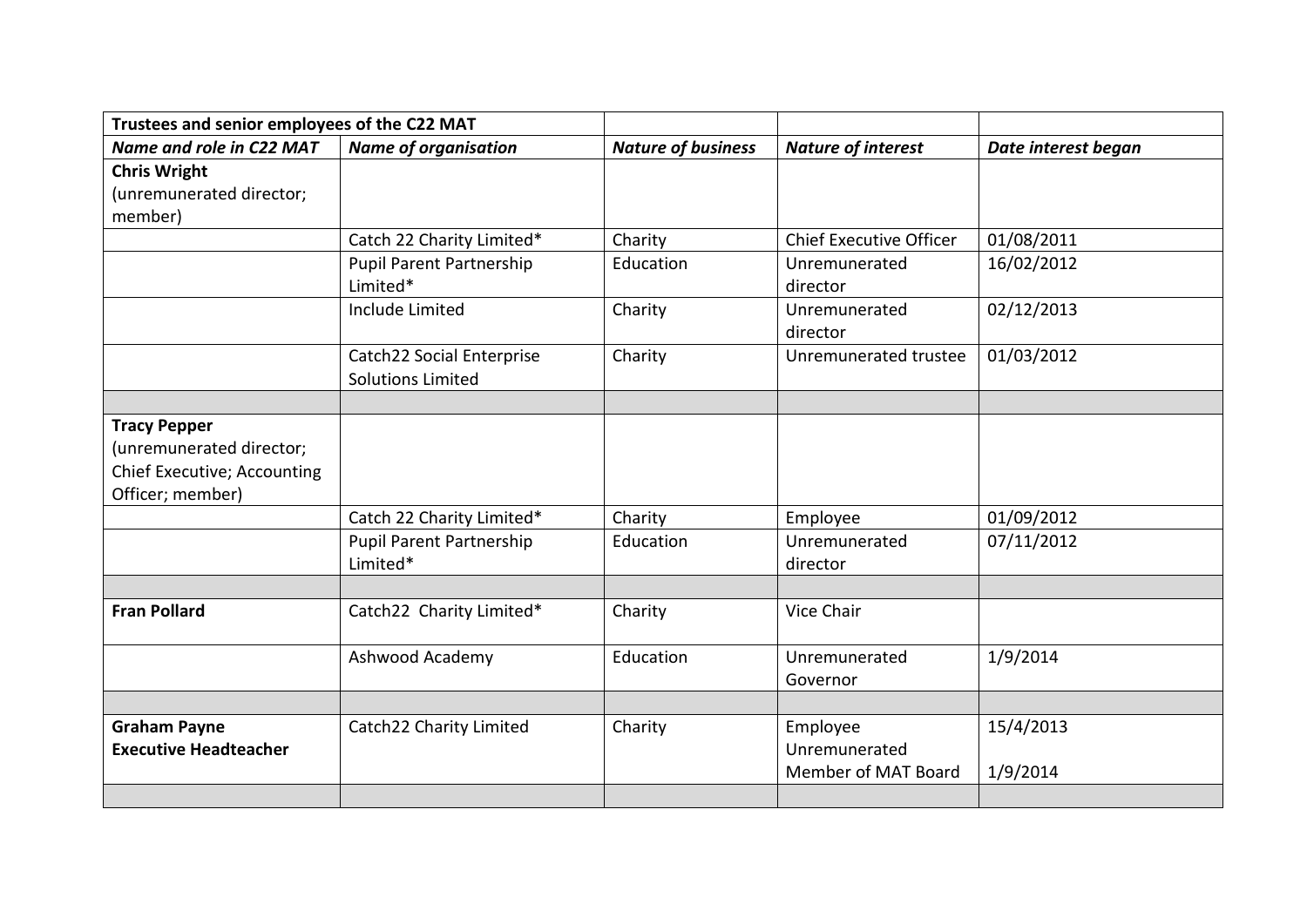| Trustees and senior employees of the C22 MAT |                                    |                           |                                     |                      |
|----------------------------------------------|------------------------------------|---------------------------|-------------------------------------|----------------------|
| Name and role in C22 MAT                     | <b>Name of organisation</b>        | <b>Nature of business</b> | <b>Nature of interest</b>           | Date interest began  |
| <b>Dave Moran</b>                            | Ashwood Academy                    | Education                 | Headteacher                         | 01/01/2016           |
| <b>Headteacher</b>                           |                                    |                           | Employee                            |                      |
|                                              |                                    |                           |                                     |                      |
| <b>Bruce Newlands</b>                        | <b>AWE</b>                         |                           | Employee                            | 8/12/1989            |
| Chair of Governors -                         | Ashwood Academy                    | Education                 | <b>Chair of Governors</b>           | 1 September 2014     |
| b newlands@hotmail.com;                      |                                    |                           |                                     |                      |
| Health & Safety Governor                     |                                    |                           |                                     |                      |
| Link                                         |                                    |                           |                                     |                      |
|                                              | The Vyne Secondary School          | Education                 | <b>Chair of Governors</b>           | 01/07/2002           |
|                                              |                                    |                           |                                     |                      |
| <b>Kim Sewell</b>                            | <b>Cranbourne Secondary School</b> | Education                 | Employee<br>Assistant<br>$\sim$ $-$ | 1/9/2007             |
|                                              |                                    |                           | Headteacher                         |                      |
| <b>Attendance Governor Link</b>              | Ashwood Academy                    | Education                 | Governor                            | September 2014       |
|                                              |                                    |                           |                                     |                      |
| <b>Peter Grinham</b>                         | Catch <sub>22</sub>                | Charity                   | Employee                            | 4 June 2007          |
| <b>Staff Governor</b>                        | Ashwood Academy                    | Education                 | <b>Staff Governor</b>               | 1 September 2014     |
|                                              |                                    |                           |                                     |                      |
| <b>Caroline Hams</b>                         | <b>Everest Academy School</b>      | Education                 | Employee                            | 1 March 2002         |
| Safeguarding Governor Link                   | Ashwood Academy                    | Education                 | Governor                            | 1 October 2015       |
|                                              |                                    |                           |                                     |                      |
| <b>Holly Mansbridge</b>                      | Fort Hill Secondary School         | Education                 | Employee                            | 1 September 2014     |
| SEN and Student Progress                     | Ashwood Academy                    | Education                 | Governor                            | 1 October 2015       |
| Governor Link                                |                                    |                           |                                     |                      |
|                                              |                                    |                           |                                     |                      |
| <b>Bernie Blackman</b>                       | Ashwood Academy                    | Education                 | <b>Parent Governor</b>              | 7 January 2016       |
|                                              |                                    |                           |                                     |                      |
| <b>Parent Governor Vacancy</b>               | Ashwood Academy                    | Education                 | Parent Governor                     | As from commencement |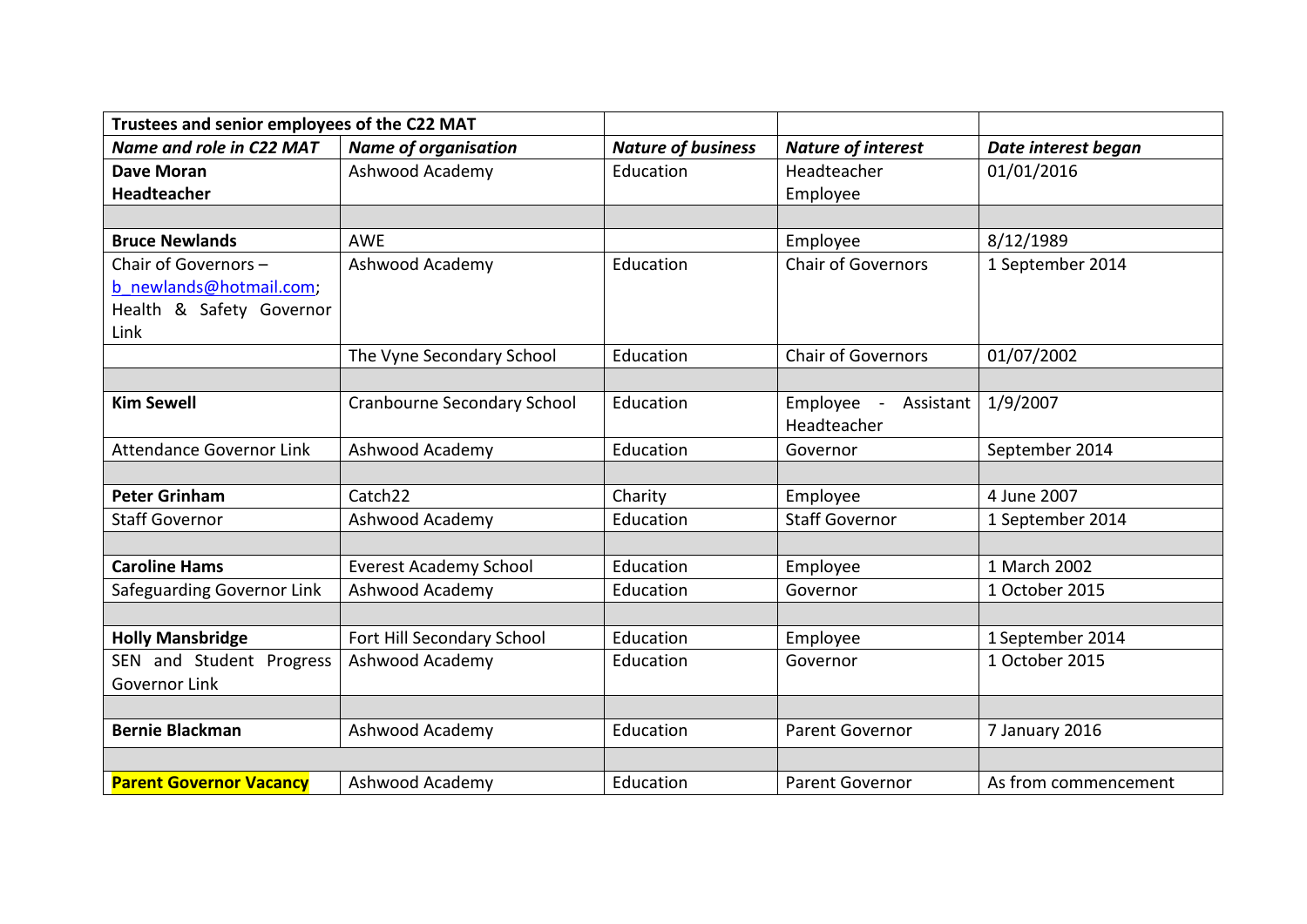| Trustees and senior employees of the C22 MAT   |                             |                           |                           |                               |
|------------------------------------------------|-----------------------------|---------------------------|---------------------------|-------------------------------|
| Name and role in C22 MAT                       | <b>Name of organisation</b> | <b>Nature of business</b> | <b>Nature of interest</b> | Date interest began           |
|                                                |                             |                           |                           |                               |
| <b>Community Governor</b>                      | Ashwood Academy             | Education                 | <b>Community Governor</b> | As from commencement          |
| <b>Vacancy</b>                                 |                             |                           |                           |                               |
|                                                |                             |                           |                           |                               |
| <b>Dahlia Basham</b>                           | <b>Ashwood Academy</b>      | Education                 | <b>Parent Governor</b>    | 1 September 2014              |
|                                                |                             |                           |                           | <b>Resigned: 4/11/2015</b>    |
|                                                |                             |                           |                           |                               |
| <b>Kerry Harman</b>                            | <b>Ashwood Academy</b>      | <b>Education</b>          | <b>Parent Governor</b>    | September 2014                |
|                                                |                             |                           |                           | <b>Resigned: January 2016</b> |
|                                                |                             |                           |                           |                               |
| <b>Niamh James</b>                             | <b>Queen Mary's College</b> | <b>Further Education</b>  | Tutor                     | 1/9/2010                      |
|                                                | <b>Ashwood Academy</b>      | Education                 | <b>Community Governor</b> | <b>April 2015</b>             |
|                                                |                             |                           |                           | <b>Resigned: July 2016</b>    |
|                                                |                             |                           |                           |                               |
| *company providing services to the Catch22 MAT |                             |                           |                           |                               |

**Extract from the Academy Financial Handbook (3.1.16):** *NB: As at October 2016 there is 1 Parent Governor and 1 Community Governor vacancy*

3.1.17 The academy trust's register of interests **must** capture relevant business and pecuniary interests of members, trustees, local governors of academies within a multi-academy trust and senior employees, including:

- directorships, partnerships and employments with businesses that provide goods or services to the trust;
- trusteeships and governorships including at other educational institutions and charities irrespective of whether there is a trading relationship with the trust; and
- for each interest: the name of the business, the nature of the business, the nature of the interest, and the date the interest began.

3.1.18 Trusts should consider carefully whether to include the interests of other individuals in the register of interests. This may include other employees of the trust and close family members of individuals already on the register. Interests are not limited to the items in